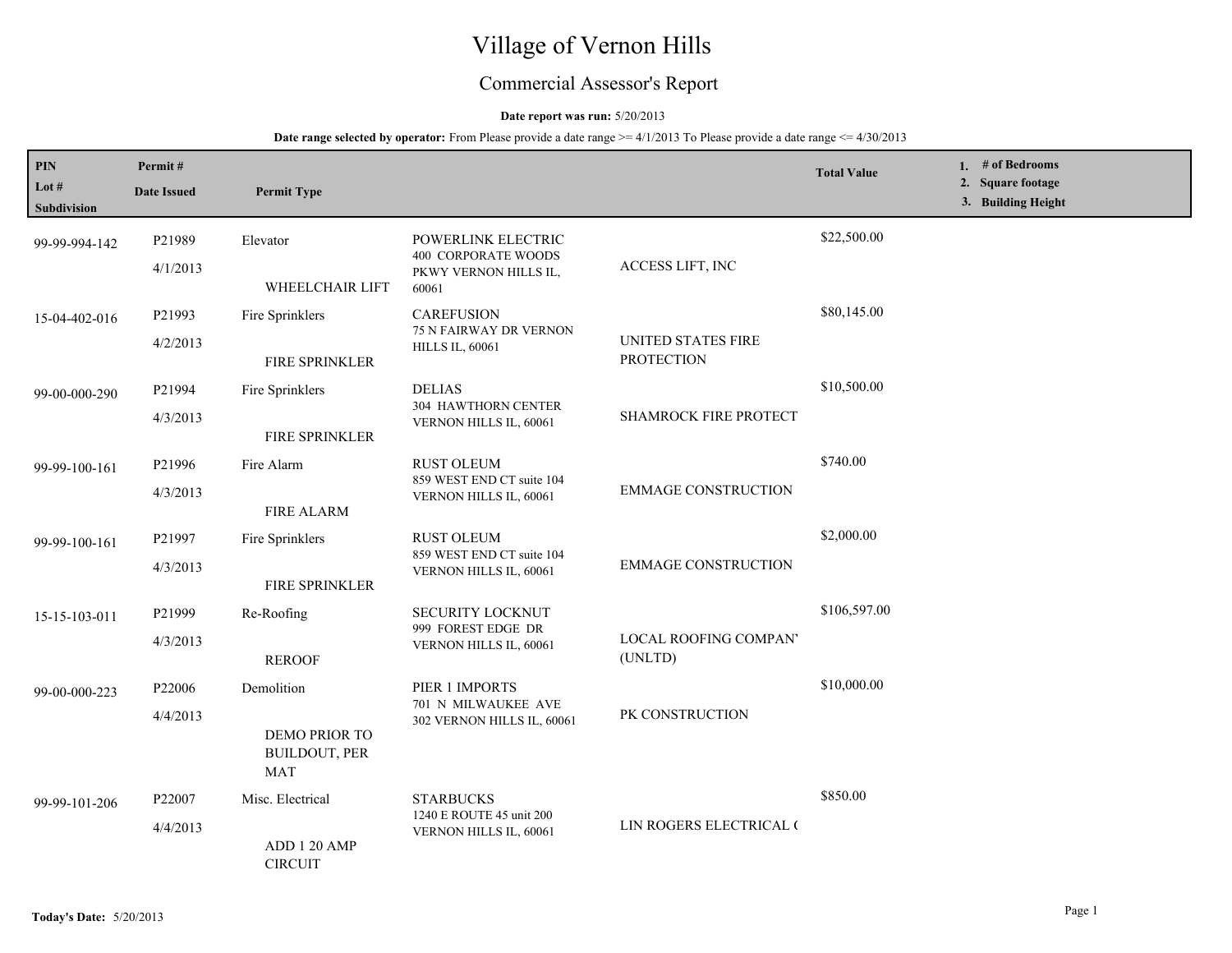| PIN                                        | Permit#            |                                                                                                               |                                                                           |                                      | <b>Total Value</b> | 1. # of Bedrooms                        |
|--------------------------------------------|--------------------|---------------------------------------------------------------------------------------------------------------|---------------------------------------------------------------------------|--------------------------------------|--------------------|-----------------------------------------|
| Lot $#$<br>Subdivision                     | <b>Date Issued</b> | <b>Permit Type</b>                                                                                            |                                                                           |                                      |                    | 2. Square footage<br>3. Building Height |
| 99-99-100-883                              | P22008<br>4/4/2013 | Misc. Electrical                                                                                              | STARBUCKS COFFEE COMI<br>271 TOWNLINE suite 100<br>VERNON HILLS IL, 60061 | LIN ROGERS ELECTRICAL (              | \$850.00           |                                         |
|                                            |                    | <b>INSTALL 1 20 AMP</b><br><b>CIRCUIT</b>                                                                     |                                                                           |                                      |                    |                                         |
| 99-99-101-192                              | P22009             | Misc. Electrical                                                                                              | <b>STARBUCKS</b><br>1640 MILWAUKEE unit 100                               |                                      | \$850.00           |                                         |
|                                            | 4/4/2013           | <b>INSTALL 1 20 AMP</b><br><b>CIRCUIT</b>                                                                     | VERNON HILLS IL, 60061                                                    | LIN ROGERS ELECTRICAL (              |                    |                                         |
| 99-99-999-492                              | P22012             | Sign                                                                                                          | <b>BAXTER CREDIT UNION</b><br>340 N MILWAUKEE AVE                         | 41                                   | \$60,000.00        |                                         |
| 41<br>CONTINENTAL EXECUTIVE<br><b>PARK</b> | 4/4/2013           | <b>REPLACE</b><br><b>MONUMENT SIGN</b>                                                                        | VERNON HILLS IL, 60061                                                    | STOUT DEVELOPMENT<br><b>SERVICES</b> |                    | 3.4.80                                  |
| 99-00-000-200                              | P22016             | Misc. Electrical                                                                                              | <b>BEST BUY</b><br>701 N MILWAUKEE AVE                                    |                                      | \$4,000.00         |                                         |
|                                            | 4/5/2013           | DISCONNECT/REC<br><b>ONNECT</b><br><b>ELECTRICAL</b><br>OTC PER CK                                            | 152 VERNON HILLS IL, 60061                                                | MC2 ELECTRIC INC                     |                    |                                         |
| 99-99-992-819                              | P22018             | <b>Security System</b>                                                                                        | UNIVERSAL METRO ASIAN<br>266 HAWTHORN VILLAGE                             | ADT SECURITY SERVICES,               | \$49.00            |                                         |
|                                            | 4/8/2013           | <b>SECURITY</b><br><b>SYSTEM</b>                                                                              | <b>COMMONS VERNON HILLS</b><br>IL, 60061                                  |                                      |                    |                                         |
| 15-04-402-016                              | P22019             | Misc. Electrical                                                                                              | <b>CAREFUSION</b><br>75 N FAIRWAY DR VERNON                               |                                      | \$83,075.00        |                                         |
|                                            | 4/8/2013           | PAGING AND<br><b>SOUND MASKING</b>                                                                            | <b>HILLS IL, 60061</b>                                                    | ADVENT SYSTEMS, INC.                 |                    |                                         |
| 11-33-302-020                              | P22020             | Misc. Commercial                                                                                              | <b>BRUNSWICK ZONE</b><br>316 CENTER DR VERNON                             |                                      | \$26,000.00        |                                         |
|                                            | 4/8/2013           | <b>INFILL SEATING</b><br><b>AREA W/NEW</b><br><b>CONCRETE TO</b><br><b>CREATE SINGLE</b><br><b>FLOOR PLAN</b> | <b>HILLS IL, 60061</b>                                                    | RIVERS CONTRACTING COI               |                    |                                         |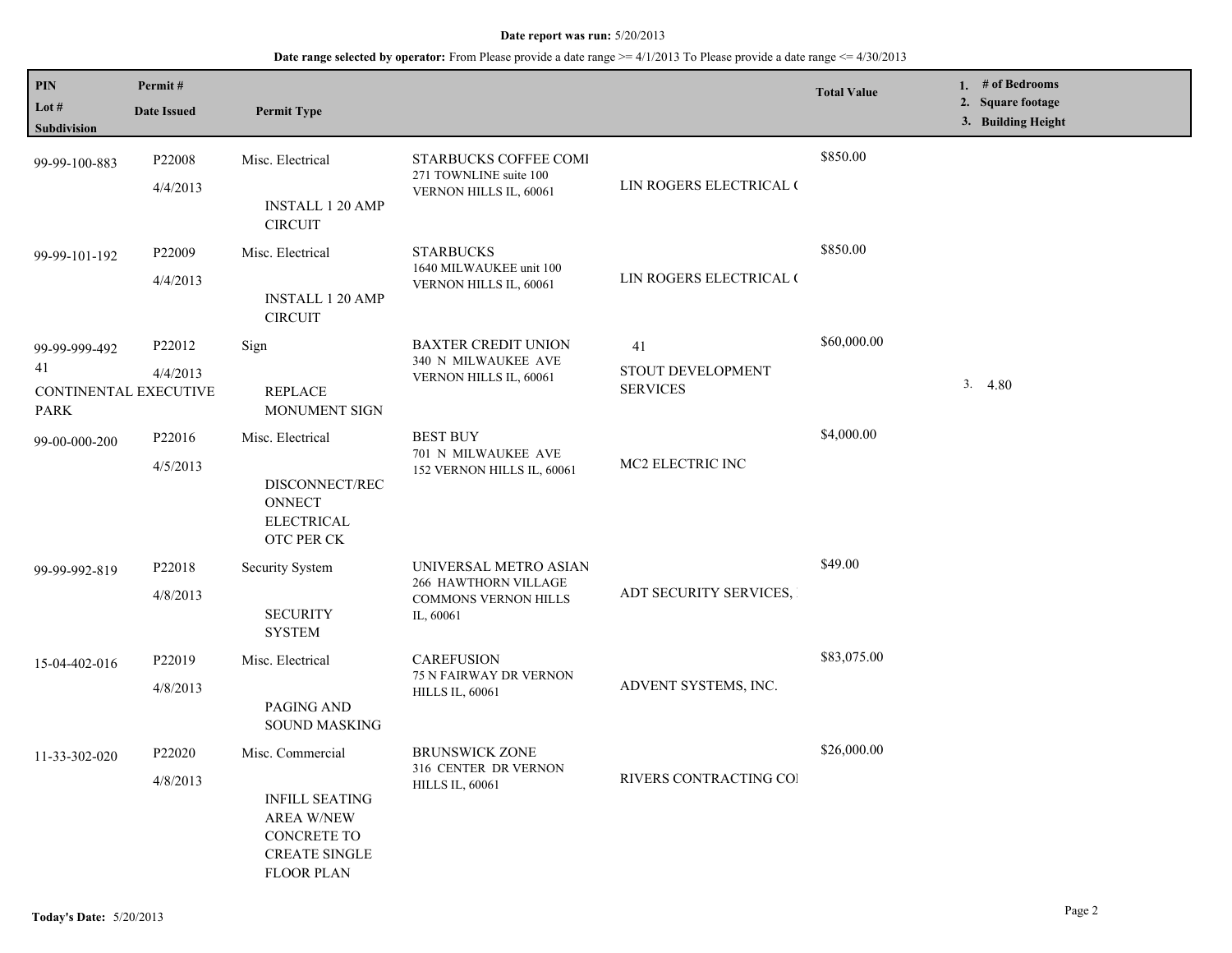| <b>PIN</b><br>Lot $#$<br>Subdivision | Permit#<br><b>Date Issued</b> | <b>Permit Type</b>                                                                                                                   |                                                                              |                                          | <b>Total Value</b> | # of Bedrooms<br>1.<br>2. Square footage<br>3. Building Height |
|--------------------------------------|-------------------------------|--------------------------------------------------------------------------------------------------------------------------------------|------------------------------------------------------------------------------|------------------------------------------|--------------------|----------------------------------------------------------------|
| 99-00-000-166                        | P22021<br>4/9/2013            | <b>Commercial Alteration</b><br><b>ALTERATION -</b><br><b>RELAX SPA</b>                                                              | <b>RELAX SPA</b><br>700 N MILWAUKEE AVE<br>122 VERNON HILLS IL, 60061        | INTERSTATE MECHANICAL<br>CONSTRUCTION    | \$30,000.00        |                                                                |
| 99-99-996-603                        | P22022<br>4/9/2013            | Sign<br><b>FACE CHANGE</b><br><b>SIGN: DINE AND</b><br><b>SNOOZE</b>                                                                 | DINE AND SNOOZE<br>1302 S MILWAUKEE AV<br>VERNON HILLS IL, 60061             | <b>DINE AND SNOOZE</b>                   | \$500.00           | 3. 35.00                                                       |
| 99-00-000-224                        | P22023<br>4/9/2013            | Commercial Alteration<br>COMMERCIAL<br><b>ALTERATION -</b><br><b>ROSS DRESS FOR</b><br><b>LESS</b><br>AND EXTERIOR<br>PARAPET CHANGE | ROSS DRESS FOR LESS<br>701 N MILWAUKEE AVE<br>304 VERNON HILLS IL, 60061     | <b>JTS ARCHITECTS</b>                    | \$650,000.00       |                                                                |
| 99-99-100-250                        | P22030<br>4/10/2013           | HVAC - Combination<br>ROOFTOP HVAC -<br><b>EXACT</b><br><b>REPLACEMENT</b>                                                           | THE VITAMIN SHOPPE<br>325 N MILWAUKEE AVE unit<br>100 VERNON HILLS IL, 60061 | JUST IN TIME HEATING & A<br>CONDITIONING | \$9,600.00         |                                                                |
| 99-99-995-593                        | P22032<br>4/11/2013           | Sign<br><b>REAL ESTATE</b><br>"FOR SALE" SIGN                                                                                        | OPA' ESTIATORIO<br>950 N LAKEVIEW PKY<br>VERNON HILLS IL, 60061              | <b>CNC GRAPHICS</b>                      | \$532.00           | 2.<br>32.00<br>3.<br>4.00                                      |
| 11-33-301-007                        | P22033<br>4/11/2013           | Sign<br><b>REAL ESTATE</b><br>"FOR SALE" SIGN                                                                                        | MICHAEL SALERNO'S PIZZ<br>102 HAWTHORN PKWY<br>VERNON HILLS IL, 60061        | <b>CNC GRAPHICS</b>                      | \$329.00           | 3.4.00                                                         |
| 15-08-200-009                        | P22034<br>4/12/2013           | Sewer Repair<br><b>SEWER REPAIR</b>                                                                                                  | <b>MOBIL</b><br>202 W ROUTE 45 VERNON<br><b>HILLS IL, 60061</b>              | <b>D M SERVICES</b>                      | \$2,500.00         |                                                                |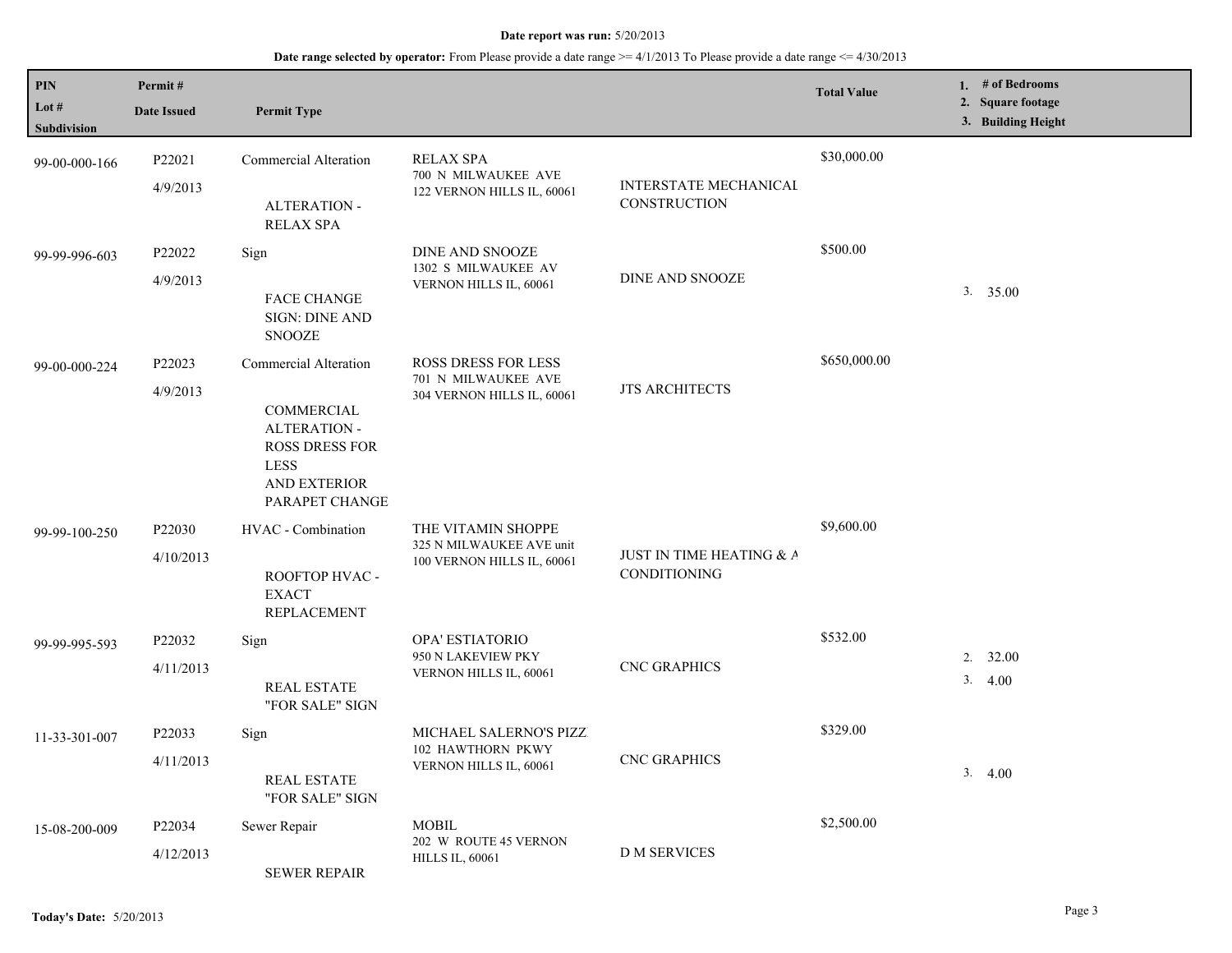| PIN<br>Lot $#$<br>Subdivision | Permit#<br><b>Date Issued</b> | <b>Permit Type</b>                                                      |                                                                           |                          | <b>Total Value</b> | 1. # of Bedrooms<br>2. Square footage<br>3. Building Height |
|-------------------------------|-------------------------------|-------------------------------------------------------------------------|---------------------------------------------------------------------------|--------------------------|--------------------|-------------------------------------------------------------|
| 99-00-000-190                 | P22036<br>4/12/2013           | Parking Lot<br>PARKING LOT -<br>RESTRIPE 2013                           | <b>MCDONALD'S</b><br>700 N MILWAUKEE AVE<br>147 VERNON HILLS IL, 60061    | McDonald's               | \$285.00           |                                                             |
| 99-00-000-241                 | P22037<br>4/12/2013           | Sign<br>3 SIGNS: DXL                                                    | DESTINATION XL<br>701 N MILWAUKEE AVE<br>362 VERNON HILLS IL, 60061       | <b>HERITAGE SIGNS</b>    | \$6,000.00         |                                                             |
| 99-99-999-675                 | P22039<br>4/12/2013           | Fire Sprinklers<br>FIRE SPRINKLER                                       | FRED'S PRO SHOP<br>935 N LAKEVIEW PKY 190<br>VERNON HILLS IL, 60061       | USA FIRE PROTECTION      | \$1,277.00         |                                                             |
| 15-03-101-005                 | P22040<br>4/12/2013           | Sign<br><b>SIGNS: 7 VARIOUS</b><br><b>SIGNS-ON THE</b><br><b>BORDER</b> | ON THE BORDER<br>535 N LAKEVIEW PKY<br>VERNON HILLS IL, 60061             | OZKO SIGN & LIGHTING     | \$5,095.00         |                                                             |
| 99-99-990-719                 | P22041<br>4/12/2013           | Sign<br>SIGN: WALL &<br><b>BLADE: YANKEE</b><br><b>CANDLE</b>           | YANKEE CANDLE<br>119 HAWTHORN CENTER<br>VERNON HILLS IL, 60061            | WOOD & SIGNS, LTD        | \$1,270.00         | $2. \quad 39.00$<br>3. 24.00                                |
| 99-99-992-849                 | P22044<br>4/15/2013           | Certificate of Occupancy<br>CO: CURVES (<br>NEW OWNERS)                 | <b>CURVES</b><br>271 EVERGREEN DR<br>VERNON HILLS IL, 60061               | <b>CURVES</b>            |                    |                                                             |
| 99-99-996-597                 | P22045<br>4/15/2013           | Tent<br>TENT - EVENT<br>5/5/2013                                        | <b>SOUTHERN EXPOSURE</b><br>1340 S MILWAUKEE AV<br>VERNON HILLS IL, 60061 | <b>SOUTHERN EXPOSURE</b> |                    |                                                             |
| 99-00-000-290                 | P22047<br>4/15/2013           | Sign<br><b>SIGN: DELIA'S</b>                                            | <b>DELIAS</b><br>304 HAWTHORN CENTER<br>VERNON HILLS IL, 60061            | NSI SIGNS                | \$8,000.00         |                                                             |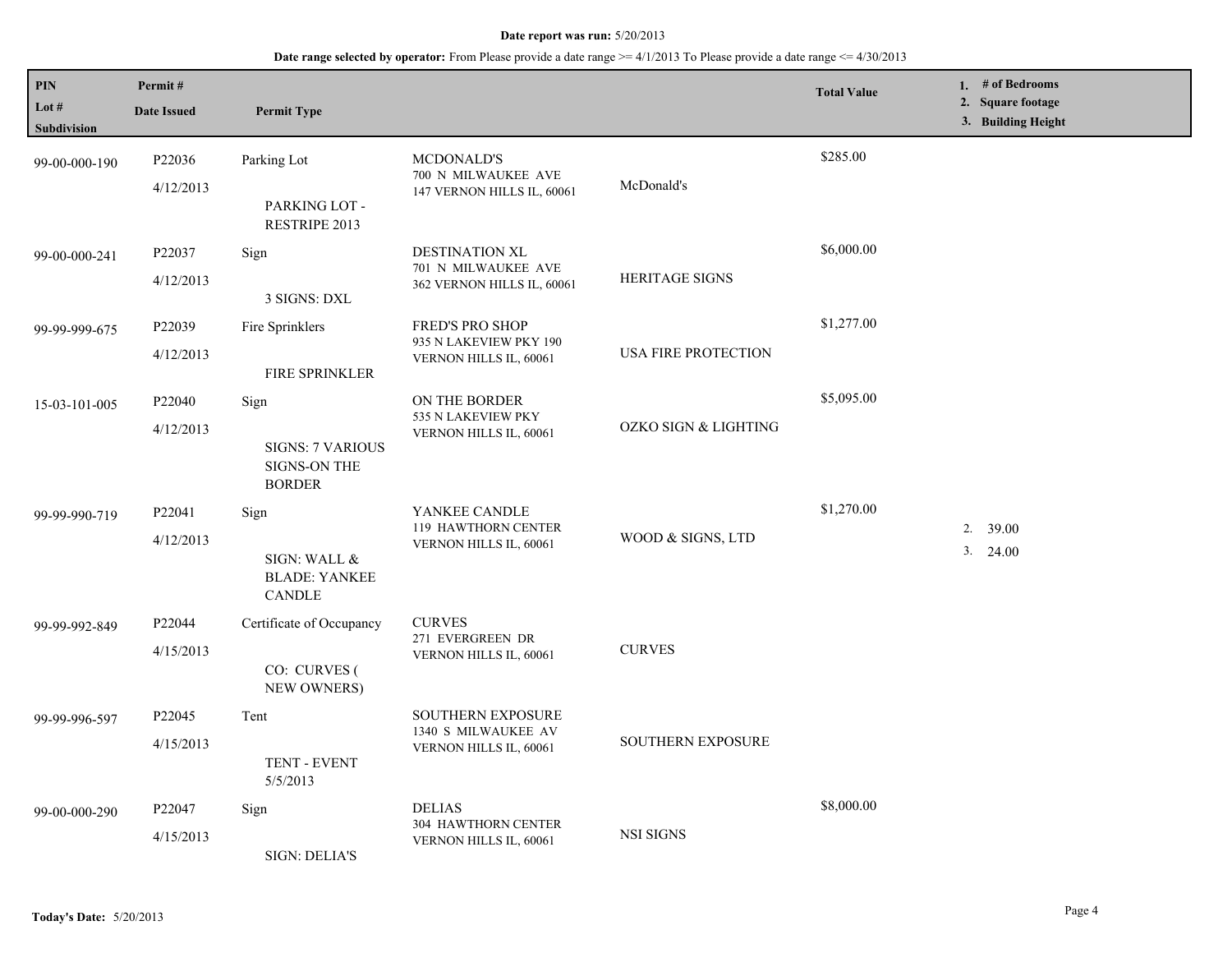| PIN<br>Lot #<br>Subdivision | Permit#<br><b>Date Issued</b>   | <b>Permit Type</b>                                                                    |                                                                                      |                                          | <b>Total Value</b> | 1. # of Bedrooms<br>2. Square footage<br>3. Building Height |
|-----------------------------|---------------------------------|---------------------------------------------------------------------------------------|--------------------------------------------------------------------------------------|------------------------------------------|--------------------|-------------------------------------------------------------|
| 99-99-101-628               | P22051<br>4/16/2013             | Certificate of Occupancy<br>CO: HOOKED UP<br><b>INSTALLS</b>                          | <b>HOOKED UP INSTALLS</b><br>880 CORPORATE WOODS suite<br>101 VERNON HILLS IL, 60061 |                                          |                    |                                                             |
| 99-99-990-719               | P <sub>22056</sub><br>4/18/2013 | Misc. Electrical<br>VOICE, DATA,<br>SOUND, PHONE,<br><b>ETC</b>                       | YANKEE CANDLE<br>119 HAWTHORN CENTER<br>VERNON HILLS IL, 60061                       | HORIZON RETAIL<br>CONSTRUCTION, INC.     | \$3,600.00         |                                                             |
| 99-99-990-719               | P22057<br>4/18/2013             | Fire Sprinklers<br>FIRE SPRINKLER                                                     | YANKEE CANDLE<br>119 HAWTHORN CENTER<br>VERNON HILLS IL, 60061                       | <b>SHAMROCK FIRE PROTECT</b>             | \$3,500.00         |                                                             |
| 99-00-000-164               | P22059<br>4/19/2013             | Fire Sprinklers<br>FIRE SPRINKLER                                                     | <b>ULTA</b><br>700 N MILWAUKEE AVE<br>117 VERNON HILLS IL, 60061                     | VALLEY FIRE PROTECTION<br><b>SYSTEMS</b> | \$13,792.00        |                                                             |
| 99-99-101-628               | P22060<br>4/19/2013             | Misc. Commercial<br>ADD DOOR, ETC                                                     | HOOKED UP INSTALLS<br>880 CORPORATE WOODS suite<br>101 VERNON HILLS IL, 60061        | WINDY CITY NOVELTIES                     | \$1,200.00         |                                                             |
| 99-00-000-223               | P22061<br>4/19/2013             | Commercial Alteration<br><b>INTERIOR</b><br><b>BUILDOUT: PIER 1</b><br><b>IMPORTS</b> | PIER 1 IMPORTS<br>701 N MILWAUKEE AVE<br>302 VERNON HILLS IL, 60061                  | PK CONSTRUCTION                          | \$185,000.00       |                                                             |
| 99-99-996-610               | P22066<br>4/23/2013             | Misc. Commercial<br><b>INSTALL SOLAR</b><br><b>HOT WATER</b><br><b>SYSTEM</b>         | <b>COLLEGE OF LAKE COUNT</b><br>1120 S MILWAUKEE AV<br>VERNON HILLS IL, 60061        | SOLAR SERVICE, INC                       | \$26,660.00        |                                                             |
| 99-00-000-234               | P22067<br>4/23/2013             | Certificate of Occupancy<br>NEW OWNER -<br><b>SUSHI MASA</b>                          | <b>SUSHI MASA</b><br>701 N MILWAUKEE AVE<br>344 VERNON HILLS IL, 60061               | SAYAKA FUKUYAMA                          |                    |                                                             |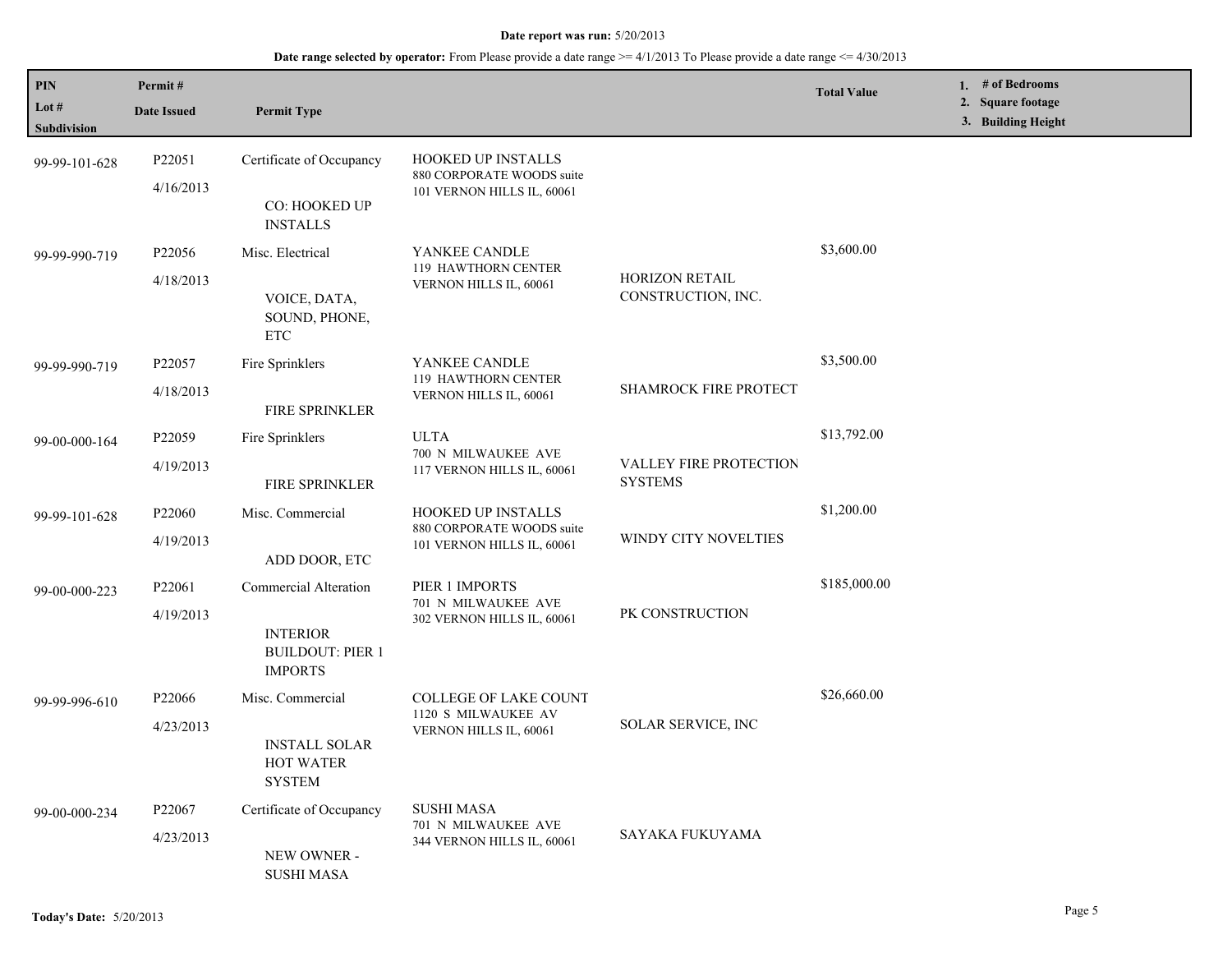| <b>PIN</b><br>Lot #<br>Subdivision | Permit#<br><b>Date Issued</b> | <b>Permit Type</b>                                                                                                        |                                                                                    |                                                      | <b>Total Value</b> | 1. | # of Bedrooms<br>2. Square footage<br>3. Building Height |  |
|------------------------------------|-------------------------------|---------------------------------------------------------------------------------------------------------------------------|------------------------------------------------------------------------------------|------------------------------------------------------|--------------------|----|----------------------------------------------------------|--|
| 99-99-999-325                      | P22069<br>4/23/2013           | Misc. Electrical<br>MISC ELECT FOR<br>CARNIVAL                                                                            | FANTASY AMUSEMENT CC<br><b>122 HAWTHORN CENTER</b><br>VERNON HILLS IL, 60061       | <b>FANTASY AMUSEMENT</b><br><b>COMPANY</b>           | \$350.00           |    |                                                          |  |
| 15-09-403-001                      | P22070<br>4/23/2013           | Misc. Commercial<br><b>INSTALL CANOPY</b><br><b>AROUND</b><br><b>EXISTING SOUTH</b><br><b>EMPLOYEE</b><br><b>ENTRANCE</b> | <b>ZEBRA TECHNOLOGIES</b><br>333 CORPORATE WOODS<br>PKWY VERNON HILLS IL,<br>60061 | ZEBRA TECHNOLOGIES                                   | \$4,675.00         |    |                                                          |  |
| 99-99-995-026                      | P22072<br>4/24/2013           | Fire Sprinklers<br><b>CHANGE</b><br>SPRINKLER MAIN<br>IN ATTIC, OTC PER<br>L.M., NO L-R FEE                               | <b>EXTENDED STAY AMERICA</b><br>675 WOODLANDS PKWY<br>VERNON HILLS IL, 60061       | C & E FIRE PROTECTION, IN                            | \$31,000.00        |    |                                                          |  |
| 99-00-000-290                      | P22078<br>4/24/2013           | Voice/Data<br><b>VOICE AND DATA</b>                                                                                       | <b>DELIAS</b><br><b>304 HAWTHORN CENTER</b><br>VERNON HILLS IL, 60061              | <b>SHRADER &amp; MARTINEZ</b><br><b>CONSTRUCTION</b> | \$4,500.00         |    |                                                          |  |
| 99-99-992-065                      | P22081<br>4/25/2013           | Certificate of Occupancy<br>CERT OF OCC                                                                                   | ZOCALO BAR & GRILL, INC<br>203 N BUTTERFIELD RD<br>VERNON HILLS IL, 60061          | ZOCALO BAR & GRILL, INC                              |                    |    |                                                          |  |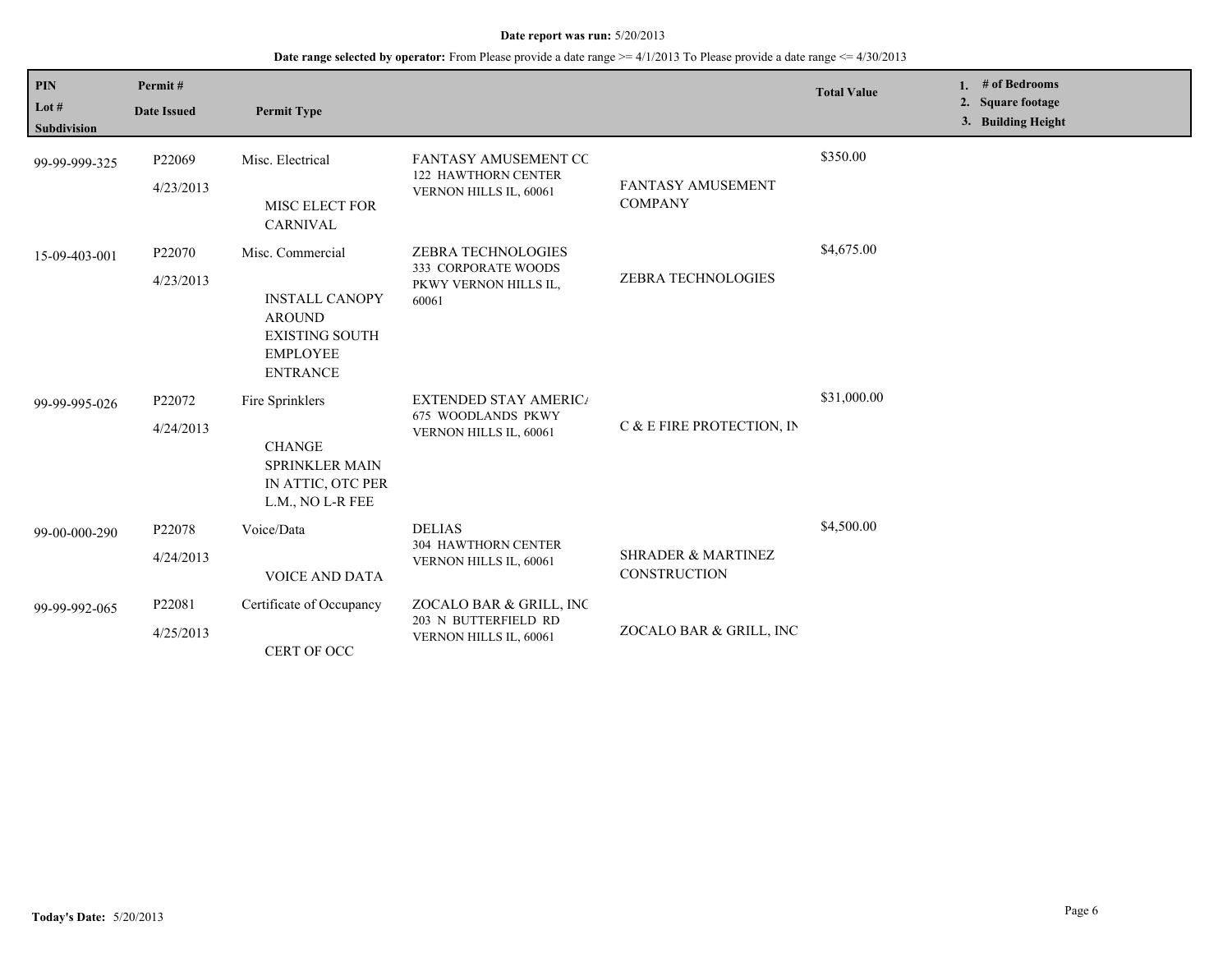| <b>PIN</b><br>Lot #<br><b>Subdivision</b> | Permit#<br><b>Date Issued</b> | <b>Permit Type</b>                                                                                                                                                                                                                                                          |                                                                         |                         | <b>Total Value</b> | 1. $#$ of Bedrooms<br>2. Square footage<br>3. Building Height |
|-------------------------------------------|-------------------------------|-----------------------------------------------------------------------------------------------------------------------------------------------------------------------------------------------------------------------------------------------------------------------------|-------------------------------------------------------------------------|-------------------------|--------------------|---------------------------------------------------------------|
| 99-00-000-078                             | P22082<br>4/25/2013           | Demolition<br><b>DEMO 5 EXISTING</b><br><b>STRUCTURES: 2</b><br><b>DETACHED</b><br><b>GARAGES, SINGLE</b><br>FAMILY RANCH,<br>SINGLE FAMILY<br>TWO STORY, AND<br>FORMER BAR.<br><b>REMOVE</b><br><b>EXISTING CHAIN</b><br>LINK FENCE AND<br><b>ASPHALT</b><br>PARKING LOTS. | 770 ROUTE 45 VERNON<br><b>HILLS IL, 60061</b>                           | KINZIE REAL ESTATE GROU | \$38,000.00        |                                                               |
| 15-04-310-003                             | P22083<br>4/25/2013           | Water Heater<br><b>WATER HEATER</b>                                                                                                                                                                                                                                         | 15 ANNAPOLIS DR VERNON<br><b>HILLS IL, 60061</b>                        | PATRICIA HURLBURT       | \$772.00           |                                                               |
| 99-99-992-541                             | P22084<br>4/25/2013           | Misc. Commercial<br><b>LANDLORD WORK</b><br>TO PREPARE FOR<br><b>TENANT</b><br>BUILDOUT,<br><b>CONSTRUCT NEW</b><br>BATHROOMS.<br><b>DEMISING WALLS</b><br><b>AND VARIOUS</b><br>STORAGE SPACES.                                                                            | SHOE DEPT. ENCORE<br>227 HAWTHORN CENTER<br>VERNON HILLS IL, 60061      | QUANTUM BUILDERS, INC.  | \$175,000.00       |                                                               |
| 99-99-100-393                             | P22085<br>4/25/2013           | Certificate of Occupancy<br><b>CO: ASIAN</b><br><b>TREASURES</b>                                                                                                                                                                                                            | <b>ASIAN TREASURES</b><br>718 HAWTHORN CENTER<br>VERNON HILLS IL, 60061 |                         |                    |                                                               |